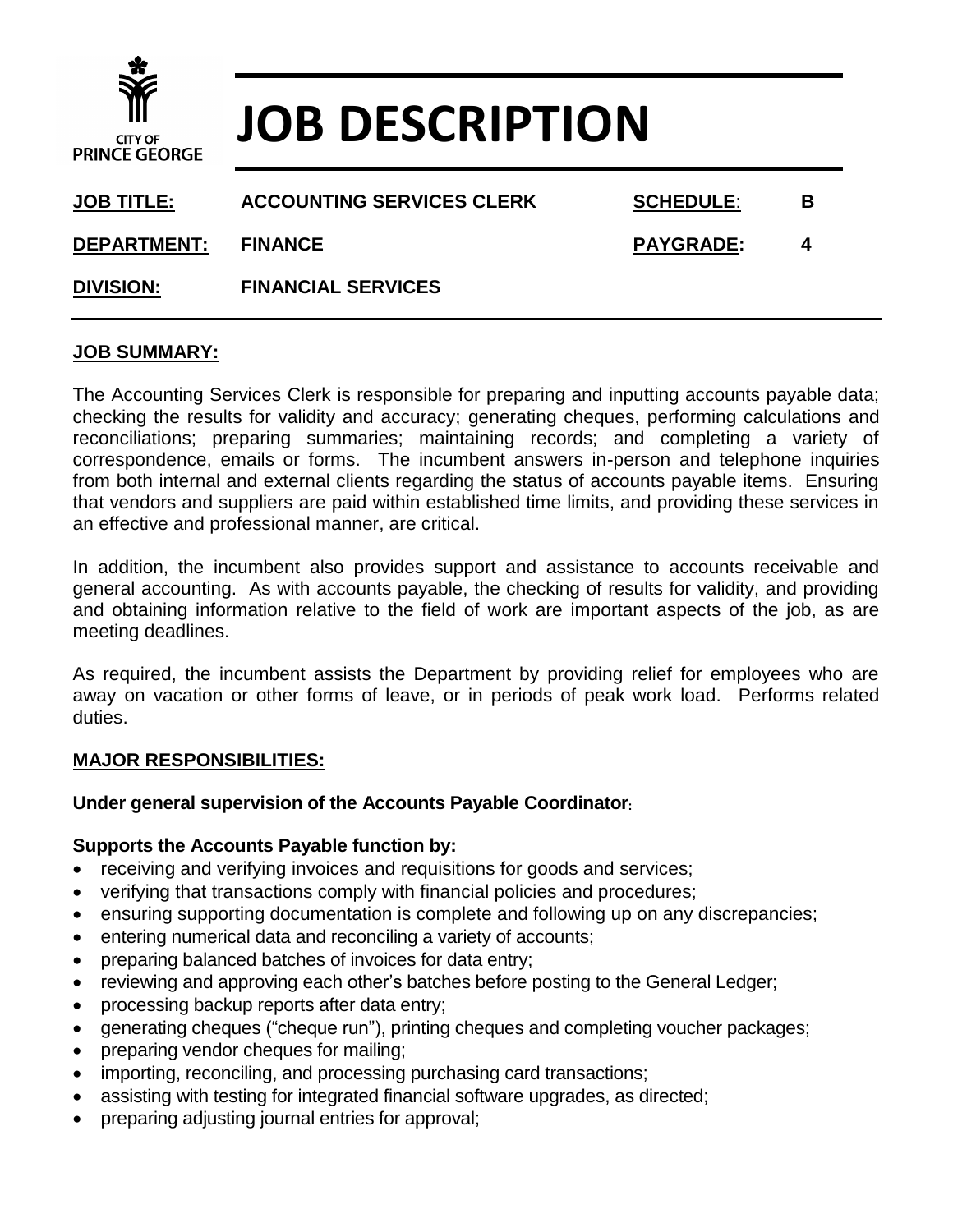- answering in-person and telephone inquiries from both internal and external clients regarding the status of accounts payable items;
- processing incoming mail, emailing/scanning invoices to divisions for approval; and
- general filing, electronic filing, filing of vendor invoices.

# **Supports the Accounts Receivable function by:**

- preparing and verifying validity and processing accounts receivable invoices;
- gathering and entering data;
- entering numerical data and generate a variety of reports;
- ensuring all standard and appropriate accounts receivable processes are applied;
- ensuring that all customer files are properly maintained within software programs;
- assisting with testing for integrated financial software; and
- scanning and filing supporting documentation.

# **Supports the Division's accounting function by:**

- reviewing a variety of records, accounts, documents and reports for conformity and accuracy;
- gathering and entering data, and generating a broad range of reports;
- researching and assisting with analysis of accounts and expenditures; and
- preparing journal entries for approval.

# **QUALIFICATIONS:**

**Education:** High school graduation supplemented by a post-secondary vocational or college course / program in accounting or bookkeeping.

**Experience:** Minimum one year of accounts payable experience including data entry along with intermediate level of skill with Excel and integrated financial systems.

**Knowledge and Skills:** Considerable knowledge of accounts payable, receivable and processing methods. General knowledge of accounting principles and accounting cycles. Considerable skill and accuracy with data entry tasks. Demonstrated commitment to customer service. Ability to make repetitive numerical calculations with speed and accuracy and to control and balance various records and summaries. Ability to manage repetitive tasks with a high degree of accuracy. Ability to work within, and contribute to, a proactive team environment. Excellent verbal and written communication skills. Ability to deal courteously, tactfully and diplomatically with other City staff, representatives of other organizations, and members of the general public. Strong time management and organizational abilities. Ability to prioritize work. Knowledge of and demonstrated skills in using computer applications pertaining to the work. Considerable skill with integrated financial systems, word processing, spreadsheet and related software packages. Knowledge of WorkSafe BC regulations, occupational hazards, and safe work procedures as it relates to the position, including but not limited to: bullying and harassment, working alone and other significant hazards.